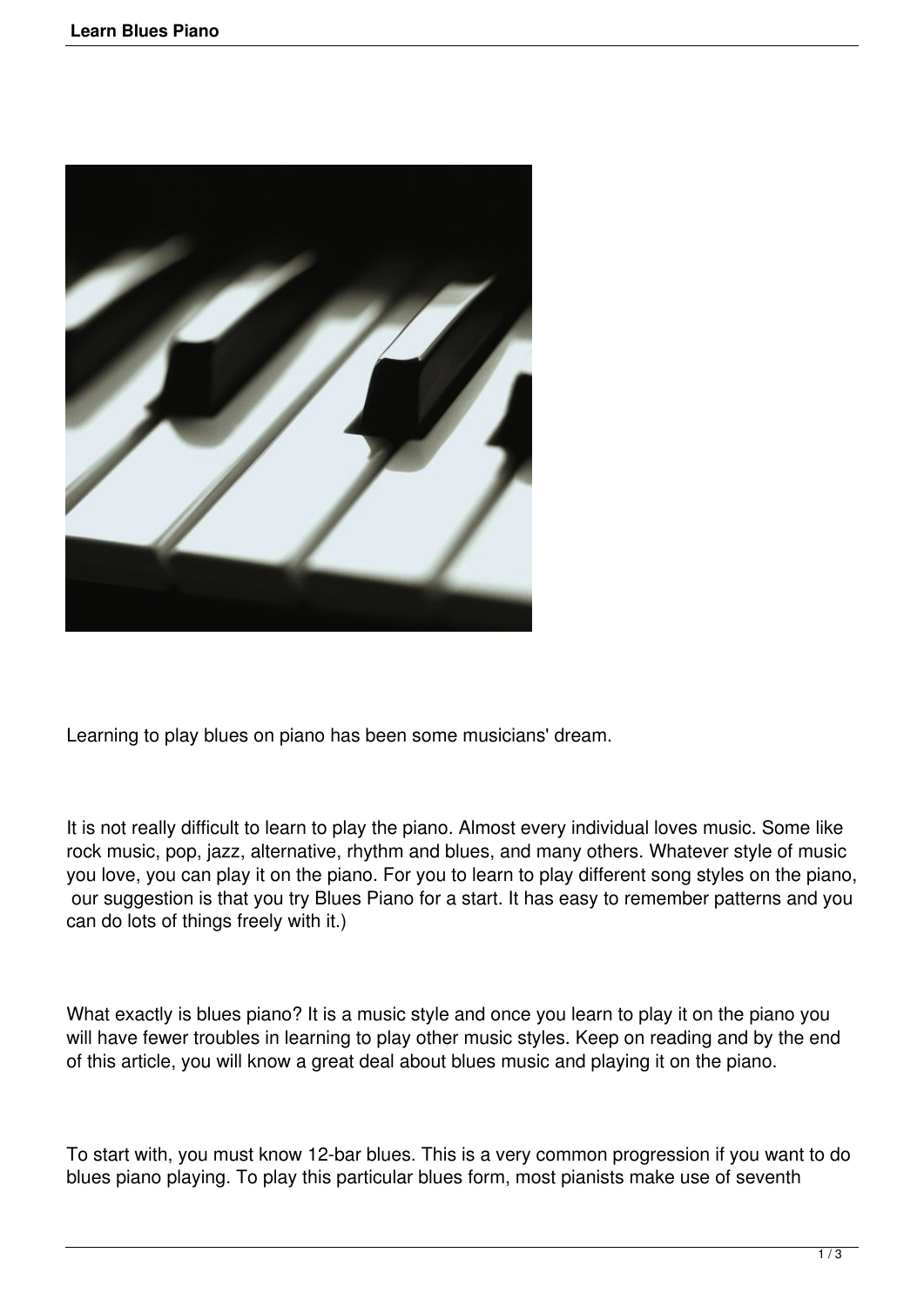chords. A song is uslly broken into 3 sets. Each of the set consists of 4 bars. Start by playing the song on the C key. We shall use this key to illustrate theI7 (C7) in the C key. Then the IV7 tone (F7) and the V7 tone (G7).

The initial set is played as I7-I7-I7-I7 (C7-C7-C7-C7). The next set is played as IV7-IV7-I7-I7 (F7-F7-C7-C7). The final set is V-IV-I-I (G7-G7-C7-C7). Use your right hand when playing these three sets on the piano. To come up with a sound that sounds just like blues piano, try to master playing 7th chords.

For your left hand, follow the 8 note pattern in crochet (quarter notes) form. The pattern is like this: | I-III-V-VI- | VIIb-VI-V-III |. Right hand meantime plays the C Chord with the left hand notes will be played as | C-E-G-A- | Bb-A-G-E |. While for the chord F, you will be playing | F-A-C-D- | Eb-D-C-A |. Remember to play the F chord with the right hand. For the chord G, you will be playing | G-B-D-E- | F-E-D-B |. Again remember to play the G chord with the right hand.

Try to examine the chords and notes played both by the left and right hand. If you already know the different piano chords and notes, learning blues piano can be very easy. Before anything else, you will have to master 12-bar blues in the key C. Once you have mastered it, you can try playing it using other keys.

If you want to establish a good foundation in playing the piano easily especially "by ear", you must learn to play the blues first. Many successful pianists started out by playing blues and then they slowly (sometimes quickly) made their way into playing the music style that they love. Once you develop a strong musical foundation(especially the ability to feel music - also called musicality), the new lessons will be so much easier. Learning the different music styles is challenging but if you can play them with elegance and grace, your audience will love and praise your performance.

Find a good teacher that can teach you all the things you need to know about blues piano. If you can't find a piano teacher, you can use other methods like using DVD or CD programs, online piano lessons, and a piano guide book' or write to us via the form below. The learning process will be solely determined by you. If you are serious with playing piano and if you are determined to master your lessons, you will soon learn to play blues piano. (You may just want to get a competent teacher to check if you have acquired the musicality. Best is just to write to us and then we video skype to see if you have "got it").